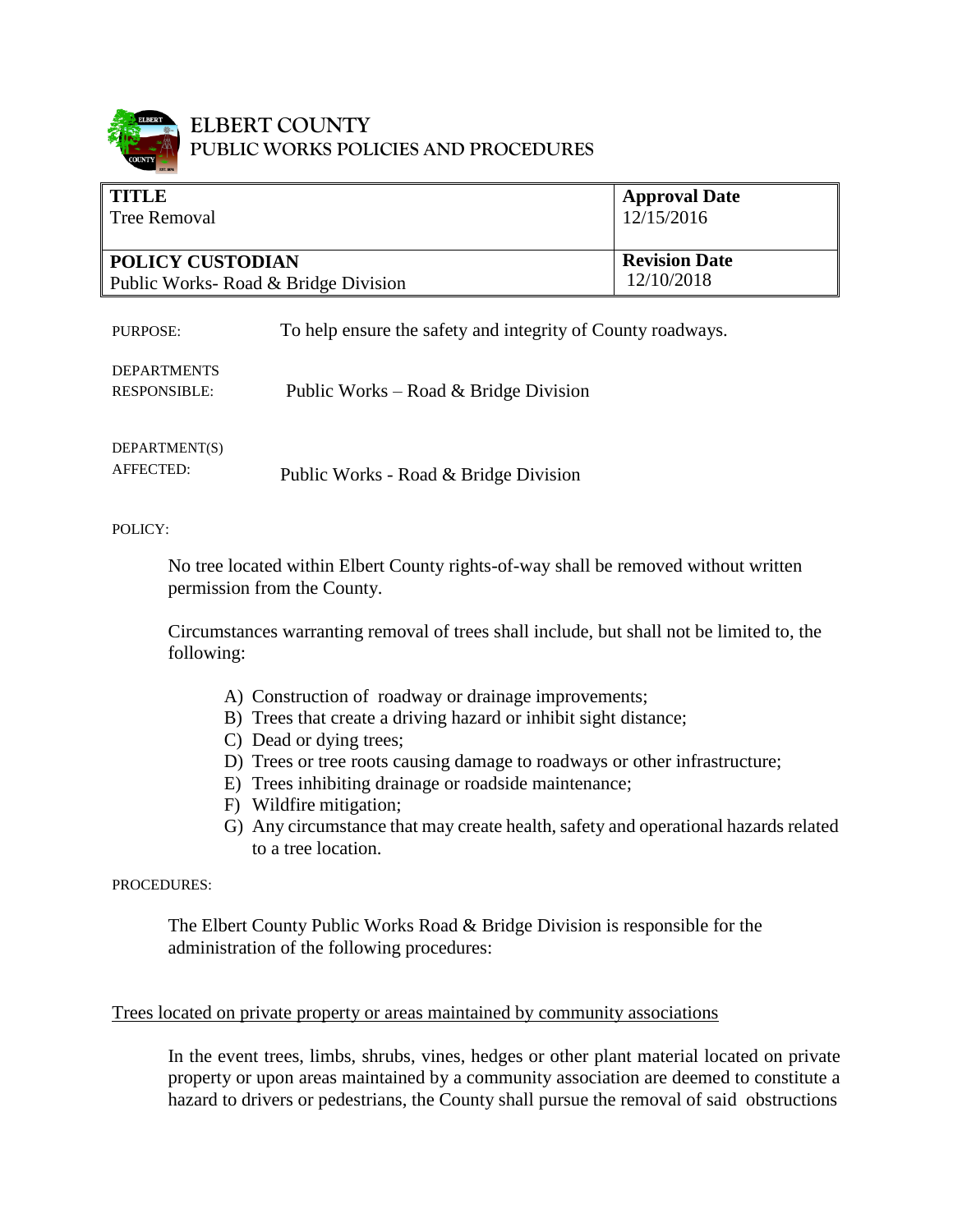pursuant to 42-4-114 of theColoradoRevised Statutes. Community associations are defined as organizations that have been given responsibility for the maintenance of plant material on County right-of-way through a license agreement or other means and shall be considered "adjacent property owners" within this policy.

#### Trees located on County owned right-of-way or County right-of-way easements:

- 1. In the event trees are to be removed from County owned rights-of-way or County rightof-way easements, the County will mark the trees and notify immediate adjacent property owners by mail at least fourteen (14) days in advance of removal. Other affected Elbert County Departments will also be notified at that time. For the purpose of this policy, "immediate adjacent property" shall be defined as illustrated on Attachment A, and shall hereinafter be referred to as "adjacent property." If the tree is located upon County right-of-way where a community association such as a metro district or homeowner's association has responsibility for landscape maintenance, notice shall be given to the community association.
- 2. Adjacent property owners shall have the right of first refusal concerning transplantable trees to be removed from the right-of-way (note: utility conflicts may render some trees impractical for transplanting). If the adjacent property owner wishes to transplant said tree(s), the adjacent property owner must notify the Elbert County Road & Bridge Administrative office within seven days of receipt of notification, complete a Tree Relocation In County Right-of-Way permit and shall relocate said tree(s) at no cost to Elbert County within (14) days of notification. The adjacent property owner shall locate affected utilities, restore the grade to what existed prior to relocation of the tree(s) and mitigate any damage to utilities. A no-cost permit will be issued for the tree relocation(s), however, a refundable security deposit from the property owner in the amount of \$250.00 per tree up to a maximum of \$1,000.00 shall be retained by the County until final inspection of the permit has been completed. No deposit will be required from community associations for the transplanting of trees within the right-ofway, however, extensions of the timeframe for removal may be granted depending upon the urgency of removal
- 3. If the adjacent property owner does not respond within seven days of receipt of notification, tree removal will proceed at the discretion of the County after the 14-day notification timeframe has expired.
- 4. Trees located within County rights-of-way normally will not be removed other than for the reasons listed above. However, if the adjacent property owner wishes to remove a tree(s) located within the public right-or-way (and adjacent to his or her property), said property owner may apply for a Tree Relocation in County Right-of-Way permit through Elbert County Road & Bridge Department. Such request will be considered on a caseby-case basis. The adjacent property owner shall be responsible for obtaining a tree removal permit and shall meet all other requirements found within paragraph 2.(above).
- 5. If the County determines that an emergency condition exists that requires the removal of a tree(s), any or all provisions of this policy may be waived.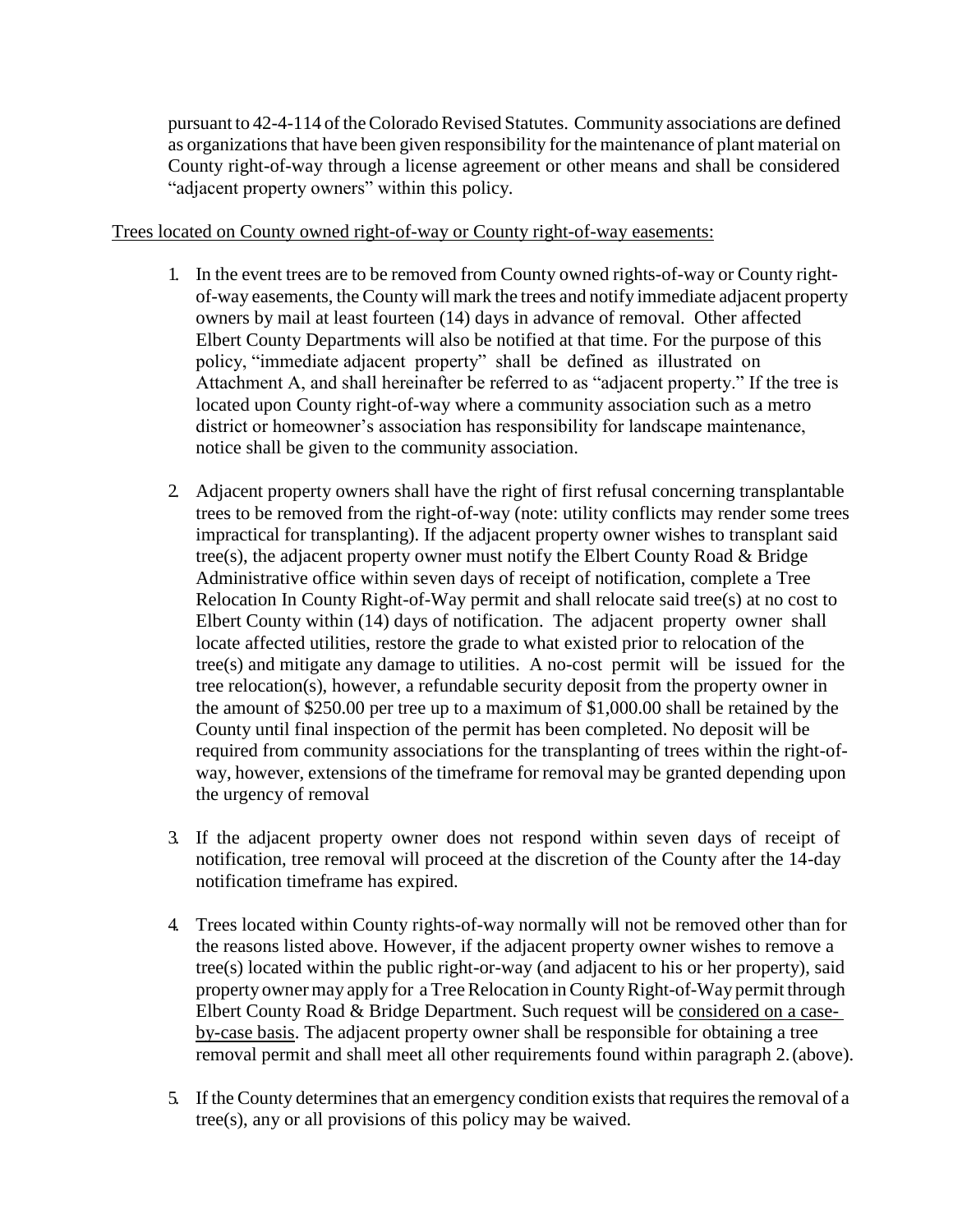APPROVED AND ADOPTED this 10th day of pecember 2018.

**Rory Hale, Director of Public Works**  $\mathrel{\mathrel{\mathop{\scriptstyle\mathop{\scriptstyle\mathop{\scriptstyle\mathop{\scriptstyle\mathop{\scriptstyle\mathop{\scriptstyle\mathop{\scriptstyle\mathop{\scriptstyle\mathop{\scriptstyle\mathop{\scriptstyle\mathop{\scriptstyle\mathop{\scriptstyle\mathop{\scriptstyle\mathop{\scriptstyle\mathop{\scriptstyle\mathop{\scriptstyle\mathop{\scriptstyle\mathop{\scriptstyle\mathop{\scriptstyle\mathop{\scriptstyle\mathop{\scriptstyle\mathop{\scriptstyle\mathop{\scriptstyle\mathop{\scriptstyle\mathop{\scriptstyle\mathop{\scriptstyle\mathop{\scriptstyle\mathop{\scriptstyle\mathop{\scriptstyle\mathop{\scriptstyle\mathop{\scriptstyle\mathop{\scriptstyle\mathop{\scriptstyle\mathop{\scriptstyle\mathop{\scriptstyle\mathop{\$ 

Sam Albrecht, County Manager